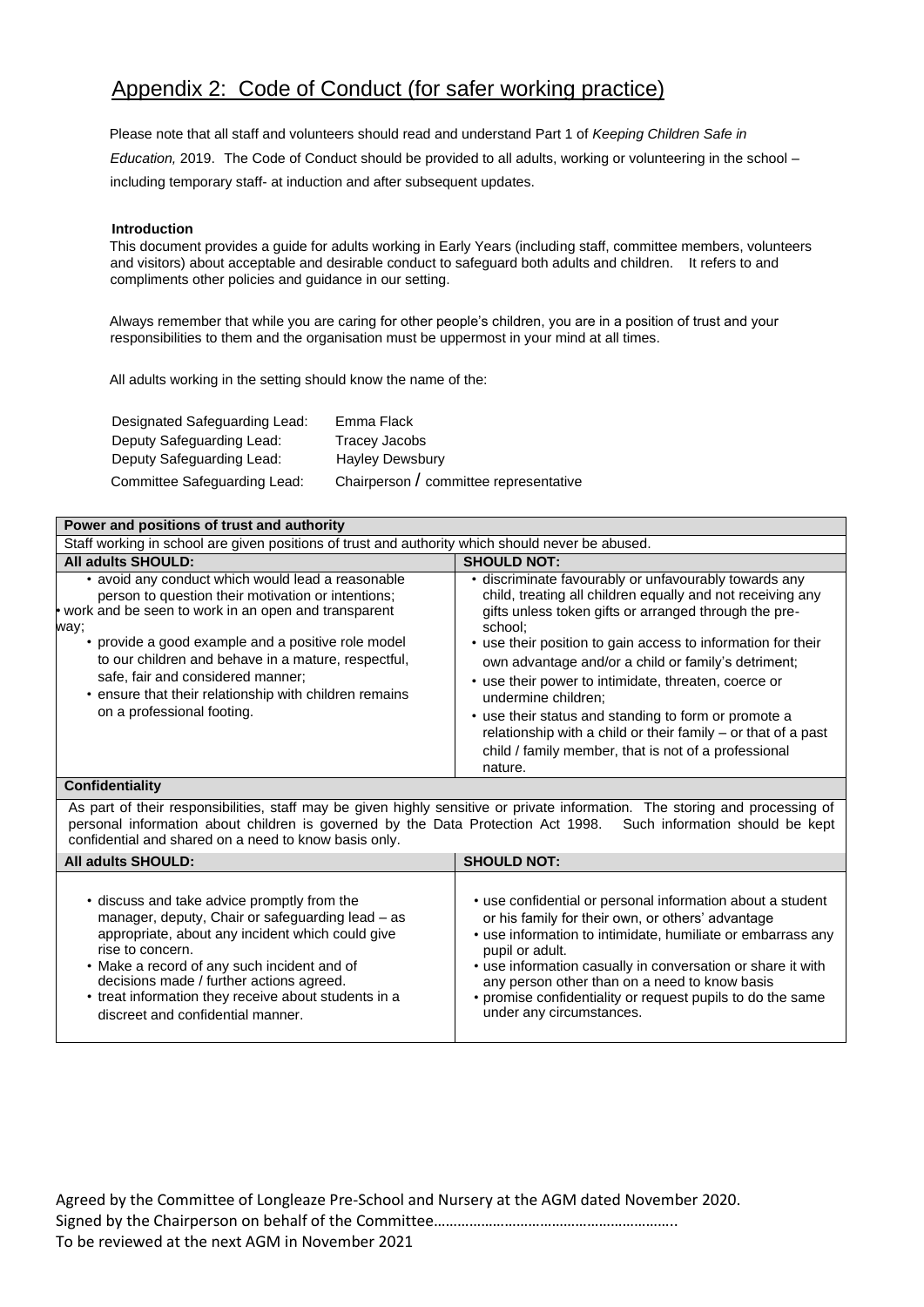## **Standards of behaviour**

All of us have a responsibility to maintain public confidence in our ability to safeguard the welfare and best interests of young people.

| All adults SHOULD:                                                                                                                                                                                                                                                                                                                                                                                                                                                                                                                                                                                                                                                                                                                                                                                                                                                                                                                   | <b>SHOULD NOT:</b>                                                                                                                                                                                                                                                                                                                                                                                      |
|--------------------------------------------------------------------------------------------------------------------------------------------------------------------------------------------------------------------------------------------------------------------------------------------------------------------------------------------------------------------------------------------------------------------------------------------------------------------------------------------------------------------------------------------------------------------------------------------------------------------------------------------------------------------------------------------------------------------------------------------------------------------------------------------------------------------------------------------------------------------------------------------------------------------------------------|---------------------------------------------------------------------------------------------------------------------------------------------------------------------------------------------------------------------------------------------------------------------------------------------------------------------------------------------------------------------------------------------------------|
| • set a good example by conducting themselves<br>appropriately;<br>• involve children in decision-making which affects<br>them where appropriate;<br>• encourage positive and safe behaviour; treat all<br>children and other adults with respect;<br>• be a good listener;<br>• be alert to changes in child's behaviour;<br>• recognise and understand all the school's<br>safeguarding and guidance documents on wider<br>safeguarding issues, for example bullying, physical<br>contact, e-safety and information sharing;<br>• maintain appropriate standards of conversation and<br>interaction with and between children;<br>• maintain professional standards and boundaries at all<br>times on and off the school site;<br>• be aware that the personal and family circumstances<br>and lifestyles of some children lead to an increased<br>risk of neglect and or abuse. (see Safeguarding and<br>Child Protection Policy) | • use sexualised or derogatory language<br>• behave in a manner which would lead any reasonable<br>person to question their suitability to work with students<br>or act as a role model;<br>• drink alcohol or be under the influence of alcohol or any<br>illegal substance when supervising children or on<br>school trips;<br>make unprofessional personal comments in any form of<br>communication: |
| <b>Dress and appearance</b>                                                                                                                                                                                                                                                                                                                                                                                                                                                                                                                                                                                                                                                                                                                                                                                                                                                                                                          |                                                                                                                                                                                                                                                                                                                                                                                                         |
| Smart and professional appearance is expected at all times for staff. Appropriate personal presentation is expected of staff.                                                                                                                                                                                                                                                                                                                                                                                                                                                                                                                                                                                                                                                                                                                                                                                                        |                                                                                                                                                                                                                                                                                                                                                                                                         |
| All adults SHOULD:                                                                                                                                                                                                                                                                                                                                                                                                                                                                                                                                                                                                                                                                                                                                                                                                                                                                                                                   | <b>SHOULD NOT:</b>                                                                                                                                                                                                                                                                                                                                                                                      |
| • promote a positive and professional image that is<br>appropriate to their role.                                                                                                                                                                                                                                                                                                                                                                                                                                                                                                                                                                                                                                                                                                                                                                                                                                                    | · Present themselves in an offensive,<br>revealing,<br>threatening or sexually provocative manner that might<br>distract, embarrass or give rise to misunderstanding.                                                                                                                                                                                                                                   |
| Gifts, rewards and favouritism                                                                                                                                                                                                                                                                                                                                                                                                                                                                                                                                                                                                                                                                                                                                                                                                                                                                                                       |                                                                                                                                                                                                                                                                                                                                                                                                         |
| Staff need to take care that they do not accept any gift that might be construed as a bribe by others, or lead the giver to expect<br>preferential treatment.                                                                                                                                                                                                                                                                                                                                                                                                                                                                                                                                                                                                                                                                                                                                                                        |                                                                                                                                                                                                                                                                                                                                                                                                         |
| All adults SHOULD:                                                                                                                                                                                                                                                                                                                                                                                                                                                                                                                                                                                                                                                                                                                                                                                                                                                                                                                   | <b>SHOULD NOT:</b>                                                                                                                                                                                                                                                                                                                                                                                      |
| • accept small tokens of appreciation, for example<br>Christmas or as a thank-you;<br>• treat all individuals equally and fairly;<br>• whenever possible, avoid categorising pupils by<br>gender or any other protective characteristic.                                                                                                                                                                                                                                                                                                                                                                                                                                                                                                                                                                                                                                                                                             | • accept gifts on a regular basis or of any significant<br>value which may be at risk of giving or receiving a<br>bribe:<br>• give personal gifts to children (this does not include<br>school Christmas gifts or prizes of a small value);<br>· discriminate children according to a protective<br>characteristic.                                                                                     |
| Social contact outside of the workplace                                                                                                                                                                                                                                                                                                                                                                                                                                                                                                                                                                                                                                                                                                                                                                                                                                                                                              |                                                                                                                                                                                                                                                                                                                                                                                                         |
| It is expected that adults who work with children and young people are responsible for their own actions and behaviour and<br>should avoid any conduct which would lead any reasonable person to question their motivation and intentions.                                                                                                                                                                                                                                                                                                                                                                                                                                                                                                                                                                                                                                                                                           |                                                                                                                                                                                                                                                                                                                                                                                                         |
| All adults SHOULD:                                                                                                                                                                                                                                                                                                                                                                                                                                                                                                                                                                                                                                                                                                                                                                                                                                                                                                                   | <b>SHOULD NOT:</b>                                                                                                                                                                                                                                                                                                                                                                                      |
| • continually monitor and review their practice in terms of<br>the evolving world of social networking and ensure they<br>follow the guidance contained in the school's ICT<br>Policy;                                                                                                                                                                                                                                                                                                                                                                                                                                                                                                                                                                                                                                                                                                                                               | • have any undisclosed social contact (including that on<br>social media) with students outside of school.                                                                                                                                                                                                                                                                                              |

• consider the appropriateness of the social contact according to their role and nature of their work.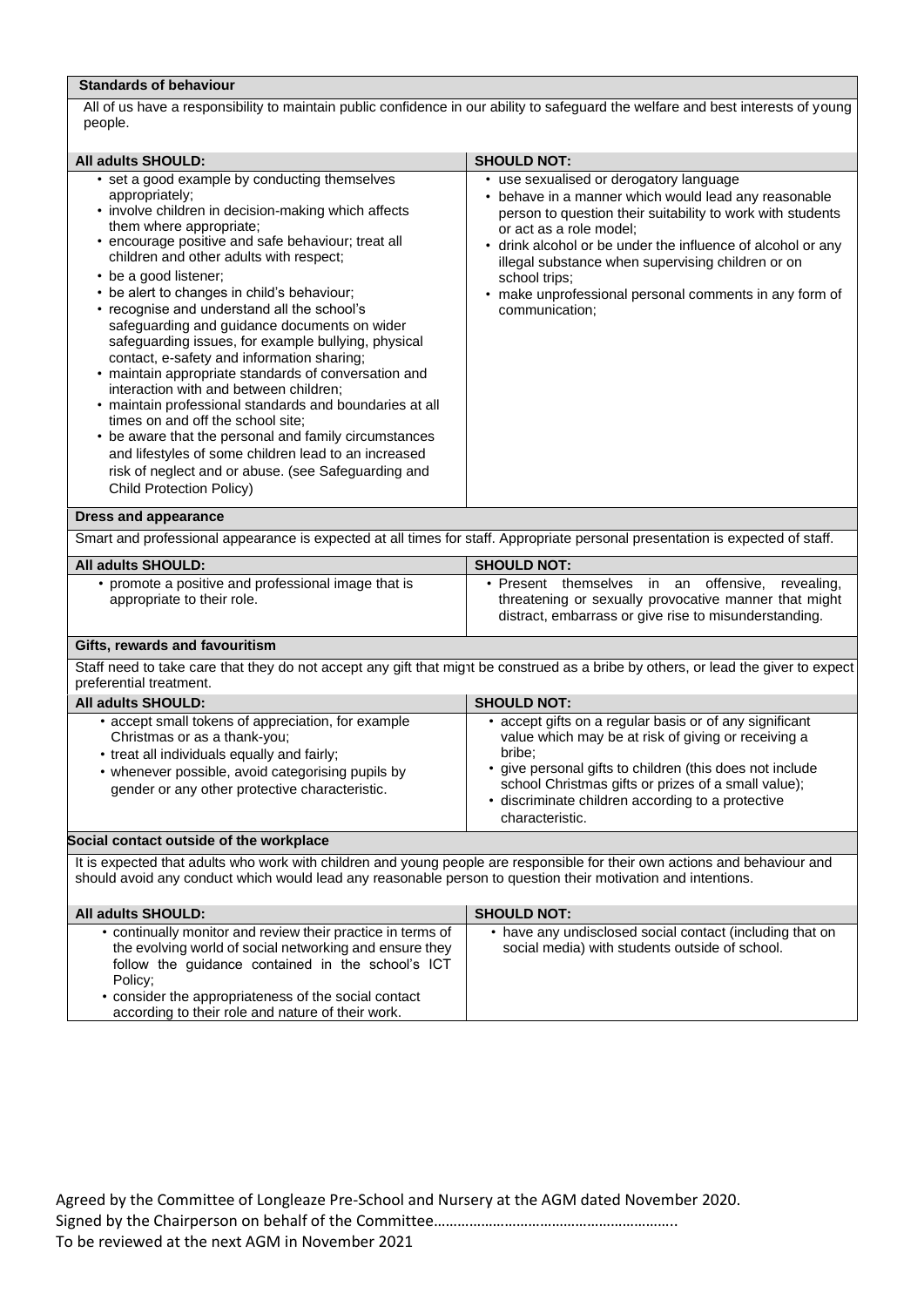| Communication with children, parents and carers                                                                                                                                                                                                                                                                                                                                                                                                                                                                                                                                                                                                                                           |                                                                                                                                                                                                                                                                                                                                                                                                                                                                                                                                                                                                                                                                                                                                                                                                                                         |
|-------------------------------------------------------------------------------------------------------------------------------------------------------------------------------------------------------------------------------------------------------------------------------------------------------------------------------------------------------------------------------------------------------------------------------------------------------------------------------------------------------------------------------------------------------------------------------------------------------------------------------------------------------------------------------------------|-----------------------------------------------------------------------------------------------------------------------------------------------------------------------------------------------------------------------------------------------------------------------------------------------------------------------------------------------------------------------------------------------------------------------------------------------------------------------------------------------------------------------------------------------------------------------------------------------------------------------------------------------------------------------------------------------------------------------------------------------------------------------------------------------------------------------------------------|
| Be aware that actions that bring the school into disrepute could                                                                                                                                                                                                                                                                                                                                                                                                                                                                                                                                                                                                                          | lead to disciplinary procedures being taken.                                                                                                                                                                                                                                                                                                                                                                                                                                                                                                                                                                                                                                                                                                                                                                                            |
|                                                                                                                                                                                                                                                                                                                                                                                                                                                                                                                                                                                                                                                                                           |                                                                                                                                                                                                                                                                                                                                                                                                                                                                                                                                                                                                                                                                                                                                                                                                                                         |
| All adults SHOULD:<br>• behave in a mature, respectful, safe, fair and considered<br>manner at all times;<br>communicate with children and adults within clear and explicit<br>professional boundaries and in an appropriate and professional<br>manner;<br>ensure that behaviour and language is of a mature nature,<br>respectful, safe, fair and in considered manner;<br>• be cautious in their contact with ex-families, as there is still a<br>professional relationship and there may be contact with current<br>children;<br>• communicate to parents and carers using the school's<br>administrators email account;<br>• refer to Longleaze Pre-school and nursery's ICT policy. | <b>SHOULD NOT:</b><br>• make arrangements to contact, communicate or<br>meet with pupils outside work; this includes use<br>of email, text and other messaging systems<br>such as social networking sites (see Wiltshire's<br>Safeguarding Social Networking Procedures);<br>be sarcastic and make remarks or 'jokes'<br>to pupils of a personal, sexual, racist,<br>discriminatory, intimidating or otherwise<br>offensive nature and that they do not<br>humiliate children;<br>give out personal contact details to<br>students:<br>have images of students stored on<br>$\bullet$<br>personal cameras, devices or home<br>computers nor any images available on<br>the internet other than through the school<br>website (parent's permission is sought);<br>use a personal email account to<br>communicate with parents, carers or |
|                                                                                                                                                                                                                                                                                                                                                                                                                                                                                                                                                                                                                                                                                           | pupils.                                                                                                                                                                                                                                                                                                                                                                                                                                                                                                                                                                                                                                                                                                                                                                                                                                 |
| Use of mobile phones and other similar technical equipment<br>Staff should be aware of the risks that these devices pose to pre-school's security.                                                                                                                                                                                                                                                                                                                                                                                                                                                                                                                                        |                                                                                                                                                                                                                                                                                                                                                                                                                                                                                                                                                                                                                                                                                                                                                                                                                                         |
| All adults SHOULD:                                                                                                                                                                                                                                                                                                                                                                                                                                                                                                                                                                                                                                                                        | <b>SHOULD NOT:</b>                                                                                                                                                                                                                                                                                                                                                                                                                                                                                                                                                                                                                                                                                                                                                                                                                      |
| • store their own mobile phones in the designated area;<br>• use the pre -school's equipment to take photographs, films or<br>record sounds;<br>• access the internet through the school's secured network<br>when appropriate.                                                                                                                                                                                                                                                                                                                                                                                                                                                           | • Contact parents or carers, in a professional<br>capacity, on their own mobile phone;<br>• Use their own mobile phone in front of pupils;<br>• Use their own mobile phone to take<br>photographs, , films or sounds;                                                                                                                                                                                                                                                                                                                                                                                                                                                                                                                                                                                                                   |
|                                                                                                                                                                                                                                                                                                                                                                                                                                                                                                                                                                                                                                                                                           |                                                                                                                                                                                                                                                                                                                                                                                                                                                                                                                                                                                                                                                                                                                                                                                                                                         |
| <b>Physical contact</b><br>It is crucial that in all circumstances, we should only touch children in ways which are appropriate to our professional or                                                                                                                                                                                                                                                                                                                                                                                                                                                                                                                                    |                                                                                                                                                                                                                                                                                                                                                                                                                                                                                                                                                                                                                                                                                                                                                                                                                                         |
| agreed role and responsibilities.                                                                                                                                                                                                                                                                                                                                                                                                                                                                                                                                                                                                                                                         |                                                                                                                                                                                                                                                                                                                                                                                                                                                                                                                                                                                                                                                                                                                                                                                                                                         |
| All adults SHOULD:                                                                                                                                                                                                                                                                                                                                                                                                                                                                                                                                                                                                                                                                        | <b>SHOULD NOT:</b>                                                                                                                                                                                                                                                                                                                                                                                                                                                                                                                                                                                                                                                                                                                                                                                                                      |
| be prepared to explain actions and accept that all physical<br>$\bullet$<br>contact should open to scrutiny.                                                                                                                                                                                                                                                                                                                                                                                                                                                                                                                                                                              | • Touch a child in a way which may be<br>considered indecent;<br>• Change in the same place as children.                                                                                                                                                                                                                                                                                                                                                                                                                                                                                                                                                                                                                                                                                                                                |
| Intimate and personal care                                                                                                                                                                                                                                                                                                                                                                                                                                                                                                                                                                                                                                                                |                                                                                                                                                                                                                                                                                                                                                                                                                                                                                                                                                                                                                                                                                                                                                                                                                                         |
| All staff follow our nappy changing and toilet training policy when meeting children's intimate or personal care needs. For other<br>needs a risk assessment would be written in partnership with the child's parents and relevant professionals.                                                                                                                                                                                                                                                                                                                                                                                                                                         |                                                                                                                                                                                                                                                                                                                                                                                                                                                                                                                                                                                                                                                                                                                                                                                                                                         |
| All adults SHOULD:                                                                                                                                                                                                                                                                                                                                                                                                                                                                                                                                                                                                                                                                        | <b>SHOULD NOT:</b>                                                                                                                                                                                                                                                                                                                                                                                                                                                                                                                                                                                                                                                                                                                                                                                                                      |
| make other staff aware of the task being undertaken;<br>$\bullet$<br>explain to the child what is happening;<br>consult with colleagues where any variation from agreed<br>procedure/care plan is necessary;<br>record and share with parents any variations to the agreed<br>procedure/care plan;<br>ensure that another appropriate adult is in the vicinity and is<br>aware of the task to be undertaken;<br>encourage the child to act as independently as possible and<br>to undertake as much of their own personal care as is<br>practicable.                                                                                                                                      | • Provide physical care outside the remit of our<br>nappy and Toilet Training policy, or of a child's<br>risk assessment.                                                                                                                                                                                                                                                                                                                                                                                                                                                                                                                                                                                                                                                                                                               |
| Behaviour management, use of care and control / physical intervention<br>All pupils have a right to be treated with respect and dignity eve n in those circumstances where they display difficult or                                                                                                                                                                                                                                                                                                                                                                                                                                                                                      |                                                                                                                                                                                                                                                                                                                                                                                                                                                                                                                                                                                                                                                                                                                                                                                                                                         |
| challenging behaviour.                                                                                                                                                                                                                                                                                                                                                                                                                                                                                                                                                                                                                                                                    |                                                                                                                                                                                                                                                                                                                                                                                                                                                                                                                                                                                                                                                                                                                                                                                                                                         |
| All adults SHOULD:                                                                                                                                                                                                                                                                                                                                                                                                                                                                                                                                                                                                                                                                        | <b>SHOULD NOT:</b>                                                                                                                                                                                                                                                                                                                                                                                                                                                                                                                                                                                                                                                                                                                                                                                                                      |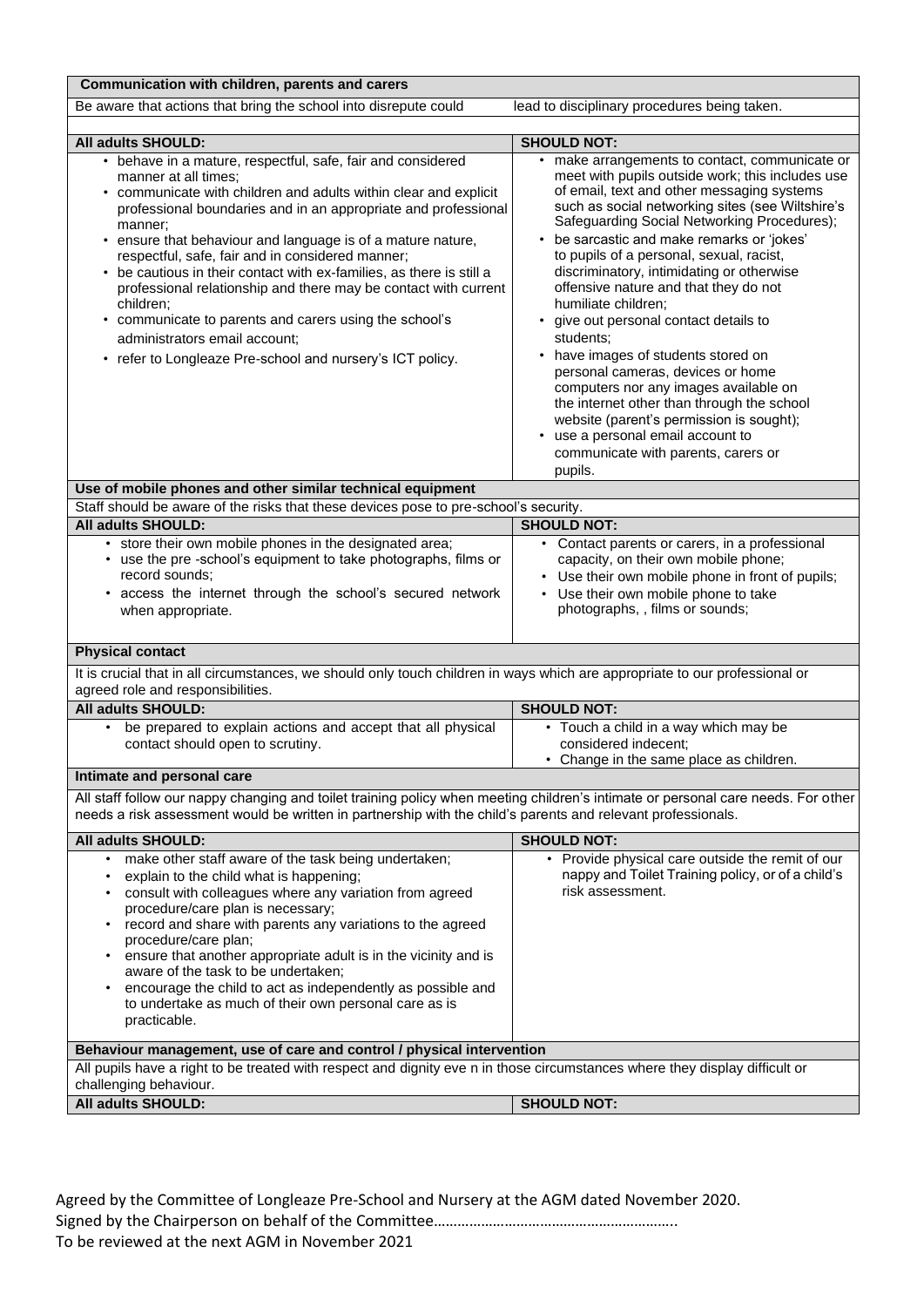| If physical restraint is necessary an Incident Report would                                                                                      | Use force as a form of punishment, or to       |
|--------------------------------------------------------------------------------------------------------------------------------------------------|------------------------------------------------|
| be completed;                                                                                                                                    | gain a child's attention;                      |
| try to defuse situations before they escalate;                                                                                                   | • Use force to move a child unless they are in |
| keep parents informed when necessary or appropriate to                                                                                           | immediate danger or are a danger to            |
| the individual:                                                                                                                                  | others.                                        |
| use our professional judgement to comfort or reassure a<br>student in an age appropriate way whilst maintaining clear<br>professional boundaries |                                                |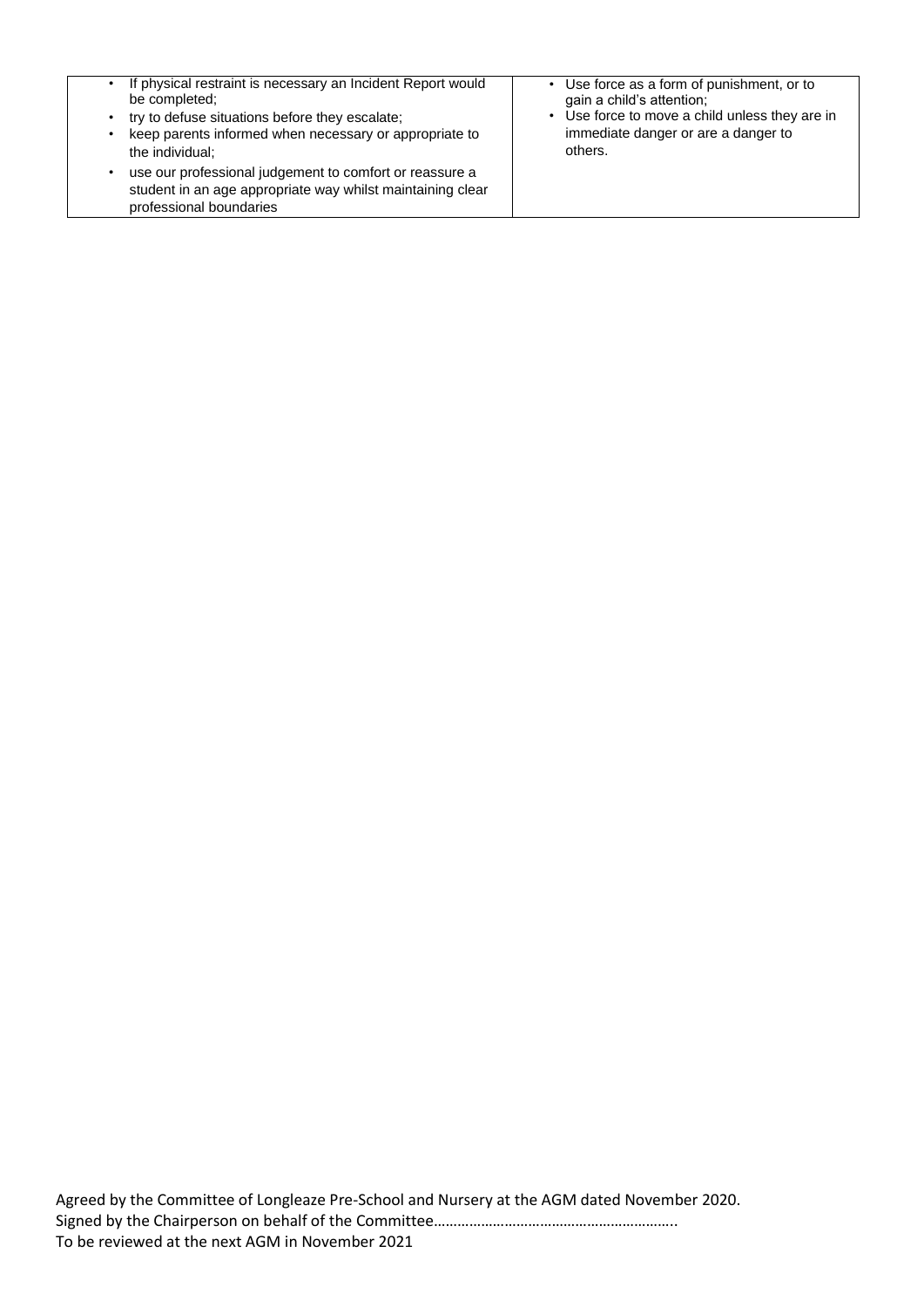#### **Sexual Contact**

In particular our attention is drawn to the provisions of the Sexual Offences Act 2003, which creates a criminal offence of abuse of a position of trust (when a person aged 18 or over is in a 'position of trust' with a person under 18 and engages in sexual activity with or in the presence of that child, or causes or incites that child to engage in or watch sexual activity). The Wiltshire Safeguarding Children Board (WSCB) has developed and approved a multi-agency strategy and action plan in relation to Child Sexual Exploitation (CSE) and Abuse.

| All adults SHOULD:                                                                                                                                                                                                                                                                                                                                                                                                                 | <b>SHOULD NOT:</b>                                                                                                                                                        |
|------------------------------------------------------------------------------------------------------------------------------------------------------------------------------------------------------------------------------------------------------------------------------------------------------------------------------------------------------------------------------------------------------------------------------------|---------------------------------------------------------------------------------------------------------------------------------------------------------------------------|
| understand that any relationship formed between an adult<br>and a child or young person, not within the family setup,<br>with whom they work, regardless of whether the child or<br>young person consents or not, may be regarded as a<br>criminal offence and will always be a matter for disciplinary<br>action;<br>be able to identify and act upon the signs of vulnerability<br>and risk to children and young people of CSE. | • develop 'personal' or sexual relationships<br>with pupils;<br>• have communication with a child which<br>could be interpreted as sexually suggestive<br>or provocative. |
| One to one situations                                                                                                                                                                                                                                                                                                                                                                                                              |                                                                                                                                                                           |
| Where there is a need for any member of staff to be alone with a student, certain procedures and explicit safeguards must be in<br>place.                                                                                                                                                                                                                                                                                          |                                                                                                                                                                           |
| <b>All adults SHOULD:</b>                                                                                                                                                                                                                                                                                                                                                                                                          | <b>SHOULD NOT:</b>                                                                                                                                                        |
| ensure any activities or conversations with children on<br>their own will be undertaken in a public place or in a<br>teaching area with the door open;<br>always report any situation where a child becomes<br>distressed or angry to the manager, deputy or DSL;<br>consider the needs and circumstances of the child or<br>children involved.                                                                                    |                                                                                                                                                                           |
| <b>Home visits</b>                                                                                                                                                                                                                                                                                                                                                                                                                 |                                                                                                                                                                           |
| Please refer to Wiltshire Council procedures: http://thewire.wiltshire.council/hrdirect/hsloneworking/loneworkingpolicy.htm                                                                                                                                                                                                                                                                                                        |                                                                                                                                                                           |
| <b>All adults SHOULD:</b>                                                                                                                                                                                                                                                                                                                                                                                                          | <b>SHOULD NOT:</b>                                                                                                                                                        |
| whenever possible, meetings should be undertaken in the<br>pre-school. There are however occasions where it may be<br>necessary to arrange a home-visit;<br>ensure these are extremely rare but if necessary or<br>appropriate, 2 members of staff will go together after                                                                                                                                                          |                                                                                                                                                                           |
| authorisation from the manager.                                                                                                                                                                                                                                                                                                                                                                                                    |                                                                                                                                                                           |
| Visits and outings within the community                                                                                                                                                                                                                                                                                                                                                                                            |                                                                                                                                                                           |
| All risk assessments for visits and outings are completed before each event and shared appropriately with relevant adults.                                                                                                                                                                                                                                                                                                         |                                                                                                                                                                           |
| All adults SHOULD:<br>• Ensure they are aware of the relevant risk assessment;                                                                                                                                                                                                                                                                                                                                                     | <b>SHOULD NOT:</b><br>• Take a child on a visit or outing unless we                                                                                                       |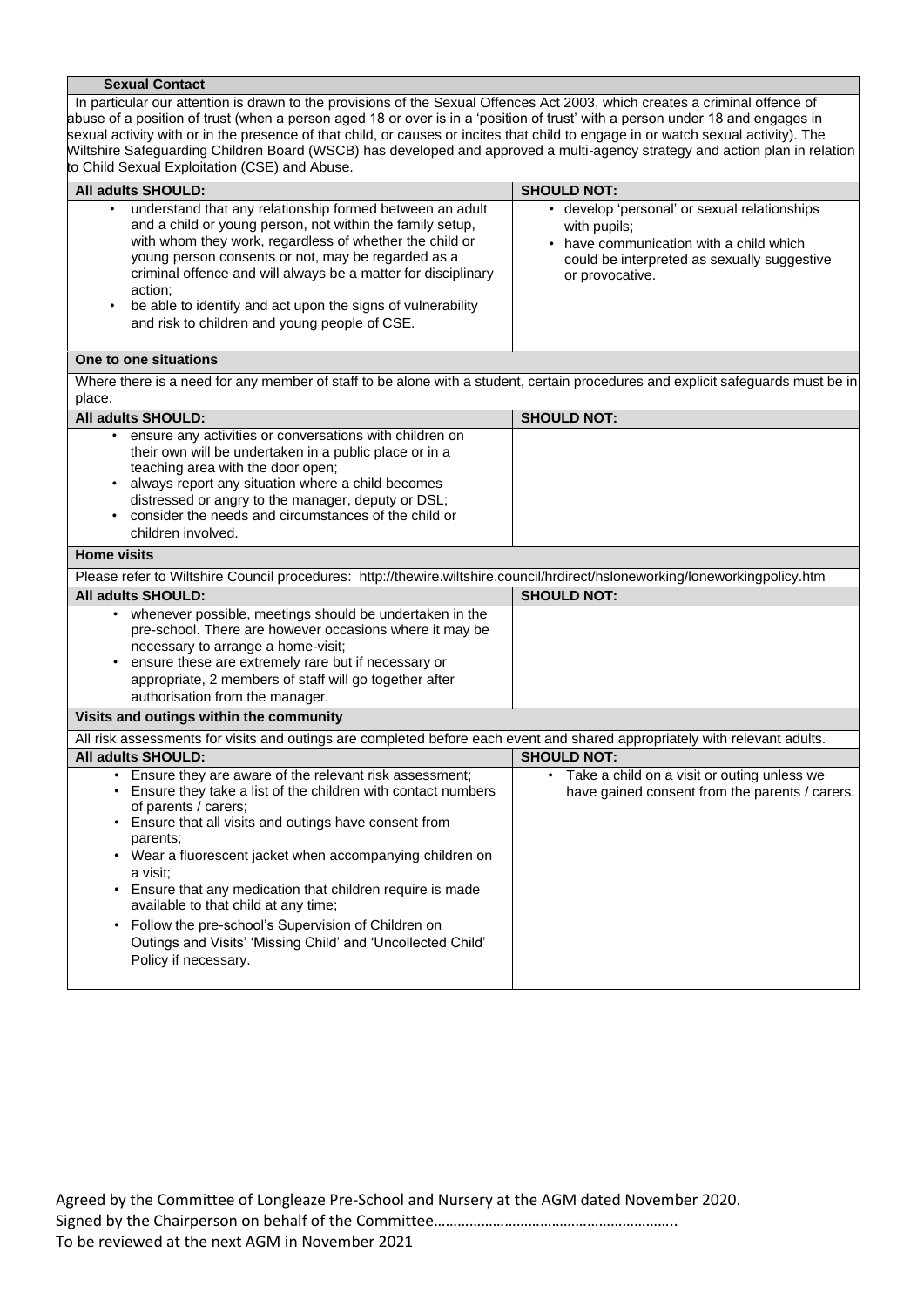# **First aid and medication**

Appropriate training will be provided before an individual takes on a role which may require administering first aid or medication. Health care plans will be drawn up when medication or emergency medication is needed eg: Epipen.

| <b>All adults SHOULD:</b>                                                                                                                                                                                                                                                                                                                                                                                                                                                                                         | <b>SHOULD NOT:</b>                                                                                                                                                 |
|-------------------------------------------------------------------------------------------------------------------------------------------------------------------------------------------------------------------------------------------------------------------------------------------------------------------------------------------------------------------------------------------------------------------------------------------------------------------------------------------------------------------|--------------------------------------------------------------------------------------------------------------------------------------------------------------------|
| ensure that for daily or prescribed medication permission<br>of parents is gained;<br>ensure that a medical form is completed informing<br>parents/carers when first aid has been administered and<br>by whom;<br>• adhere to the health and safety policy for medication and<br>first aid;<br>ensure that parents are informed of any kind of head injury;<br>ensure that parents are informed if any injury has caused<br>a bruise or a swelling or has the potential of causing longer<br>term damage or pain. | administer first aid or medication unless there<br>is consent from the parent/carer via a letter,<br>medicine admission form or pre - school<br>registration form. |

## **Photography, video and other images**

Staff are provided with pre-school equipment for the taking of photographs of children linked to an educational intention. Longleaze Pre-School produces publications, display boards and Learning Journals for distribution and regularly feature images of recognisable individuals.

| <b>All adults SHOULD:</b>                                                                                                                                                                                                                                                                                                                                                                                                                                                                                                                                                                 | <b>SHOULD NOT:</b>                                                                                                                                             |
|-------------------------------------------------------------------------------------------------------------------------------------------------------------------------------------------------------------------------------------------------------------------------------------------------------------------------------------------------------------------------------------------------------------------------------------------------------------------------------------------------------------------------------------------------------------------------------------------|----------------------------------------------------------------------------------------------------------------------------------------------------------------|
| ensure that permission to take photographs is sought<br>$\bullet$<br>from parents when a child starts at our setting;<br>seek permission from the parents for the individuals to<br>be in pictures, but without disclosing the individuals<br>name and accessing the internet (see requests for<br>parental consent form for new starters);<br>ensure that all parents are aware of their responsibilities<br>in this matter:<br>ensure that all images are available for scrutiny in order<br>to screen for acceptability;<br>be able to justify images of children in their possession. | Have images of children stored on personal<br>$\bullet$<br>cameras, devices or home computers.                                                                 |
| Access to inappropriate images and internet usage                                                                                                                                                                                                                                                                                                                                                                                                                                                                                                                                         |                                                                                                                                                                |
| Where indecent images of children or other unsuitable material are found, the manager / chair must be immediately informed;<br>they will in turn will in turn alert the police and the designated officers from the local authority as a matter of urgency. Please<br>refer to our Safeguarding and Child Protection Policy for the allegation management procedures used by our setting.                                                                                                                                                                                                 |                                                                                                                                                                |
| All adults SHOULD:                                                                                                                                                                                                                                                                                                                                                                                                                                                                                                                                                                        | <b>SHOULD NOT:</b>                                                                                                                                             |
| refer to our Safeguarding and Child Protection Policy for the<br>$\bullet$<br>allegation management procedures used by our setting.                                                                                                                                                                                                                                                                                                                                                                                                                                                       | not use equipment belonging to the school to<br>access adult pornography or offensive<br>material Neither should these images be<br>brought into the workplace |
| <b>Whistle Blowing</b>                                                                                                                                                                                                                                                                                                                                                                                                                                                                                                                                                                    |                                                                                                                                                                |
| Refer to our Whistle Blowing policy                                                                                                                                                                                                                                                                                                                                                                                                                                                                                                                                                       |                                                                                                                                                                |
| Sharing concerns and recording incidents                                                                                                                                                                                                                                                                                                                                                                                                                                                                                                                                                  |                                                                                                                                                                |
| • If you have any concerns about a child's welfare, you must report your concerns to the Designated Safeguarding<br>Lead or Deputy Lead and follow the procedures laid out in our Safeguarding and Child Protection Policy;<br>In addition there is a separate procedure for dealing with allegations against staff, also found in the Safeguarding and<br>$\bullet$<br>Child Protection Policy.<br>• If the allegations concern the manager / owner / chair of committee, the manager / owner / chair of the committee                                                                   |                                                                                                                                                                |

• If the allegations concern the manager / owner / chair of committee, the manager / owner / chair of the committee must be alerted (see Wiltshire Safeguarding Children Board Allegations against a Member of Staff guidance Flowchart).